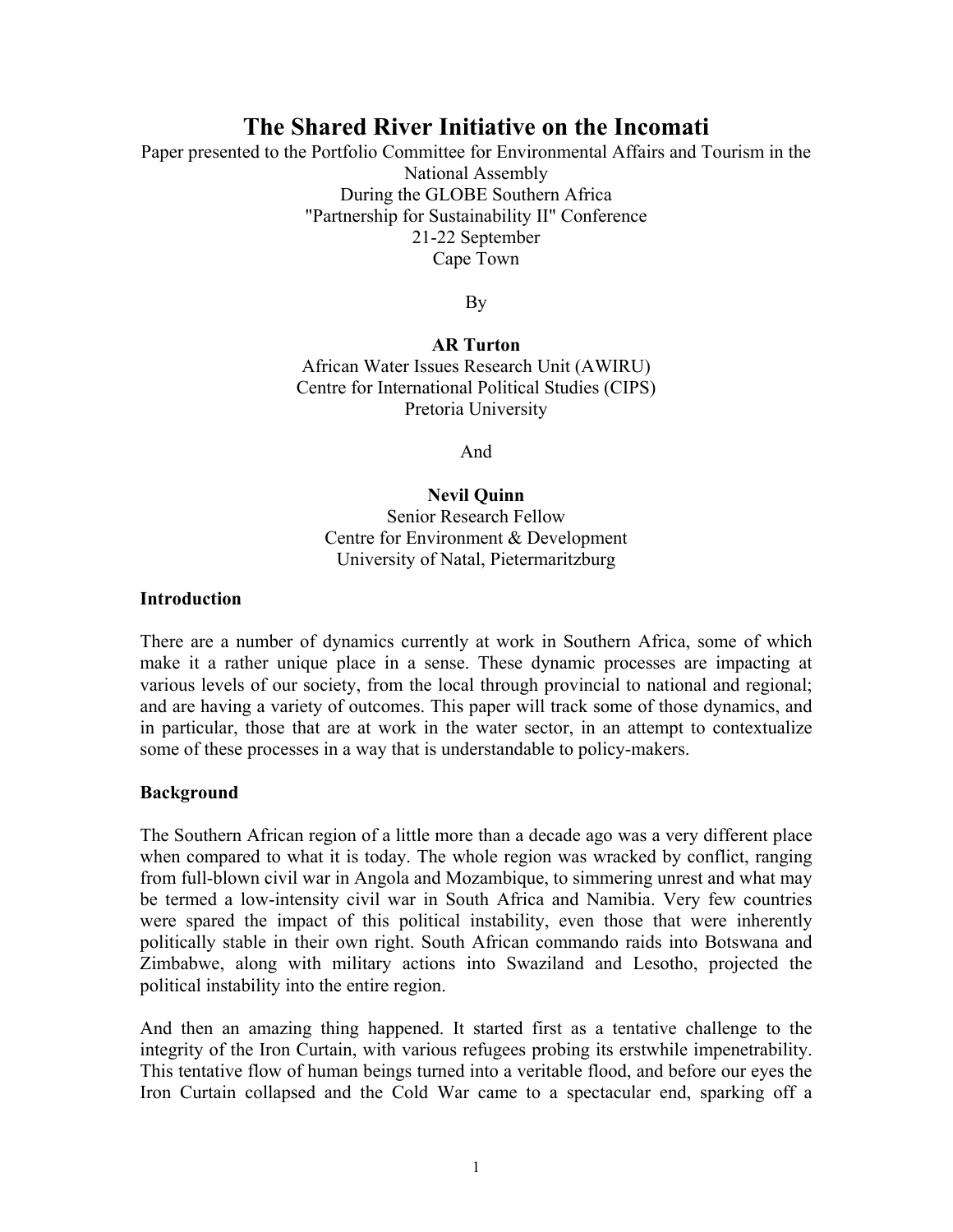plethora of transformations in eastern Europe, ranging from the velvet revolution under the leadership of Vaclav Havel, to the defiant but ultimately futile resistance of Nicolai Ceaucescu. In the wake of this massive political tidal wave, the Berlin Wall crumbled, Germany was united once again, and the mighty Soviet Union disintegrated into a plethora of smaller independent states.

With the demise of the Cold War peace broke out in Southern Africa and the unthinkable occurred. Cuban troops withdrew from Angola, making it possible for South African negotiators to strike a deal and implement Resolution 435 in Namibia. South African troops were withdrawn and sent home. The South African government, flushed with enthusiasm, gave Namibia the northern bank of the Orange River and wrote off all foreign debt owed to itself. Renamo spoke peace with Frelimo, and the civil war came to an end in Mozambique. The hard-line South African government underwent a fundamental internal transformation and the various liberation movements were unbanned, setting the scene for the historic process of CODESA (Esman, 1994:107) and ultimately democracy.

The rest, they say, is history. But oh, what a tumultuous decade it had been!

#### **South African Water Sector**

With this as a background, the South African water sector came under the spotlight. At the time of the first democratic elections, a dismal picture became evident. Due to the ravages of apartheid, there was no national water service delivery platform in place. The Water Act (54/1956), along with around 100 other pieces of water-related legislation, had appropriated almost all of the readily available water and allocated it to the so-called first-world component of South Africa. These pipelines of power (Turton, 2000) had become a distinguishing feature of the fledgling democracy. By 1994, 75% of the total South African Population lived on just 13% of the land (Abrams, 1996). The consequences of this are far-reaching. Not only were there an estimated 12-14 million people in South Africa without access to potable water, but an additional 20 million human beings lacked adequate sanitation services as well (Turton & Meissner, 2000). The impact of these factors are manifest today as serious deforestation, desiccation, widespread diffuse pollution and invasive species of exotic vegetation which together reduce aquifer recharge, increase siltation in our respective watercourses, and increase the risk of periodic flooding (Abrams, 1996) as occurred during the first quarter of 2000.

Two pieces of data are therefore relevant if one is to place this in perspective. The first is Prof. Peter Ashton's data set showing projected water demand in South Africa over time, which is shown as Figure 1. In the South African case, institutionalized resource capture had become a reality by the time that the democratic transition occurred in 1994. In fact, by that time, almost all of the readily available water that could be appropriated had been appropriated, and all that was left was the water that was difficult (and therefore costly) to mobilize. The democratic transition was really about equity and fairness however, so it was no surprise that water became one of the central issues in this process. Figure 1 makes reference to the equitable redistribution of hydropolitical privilege in South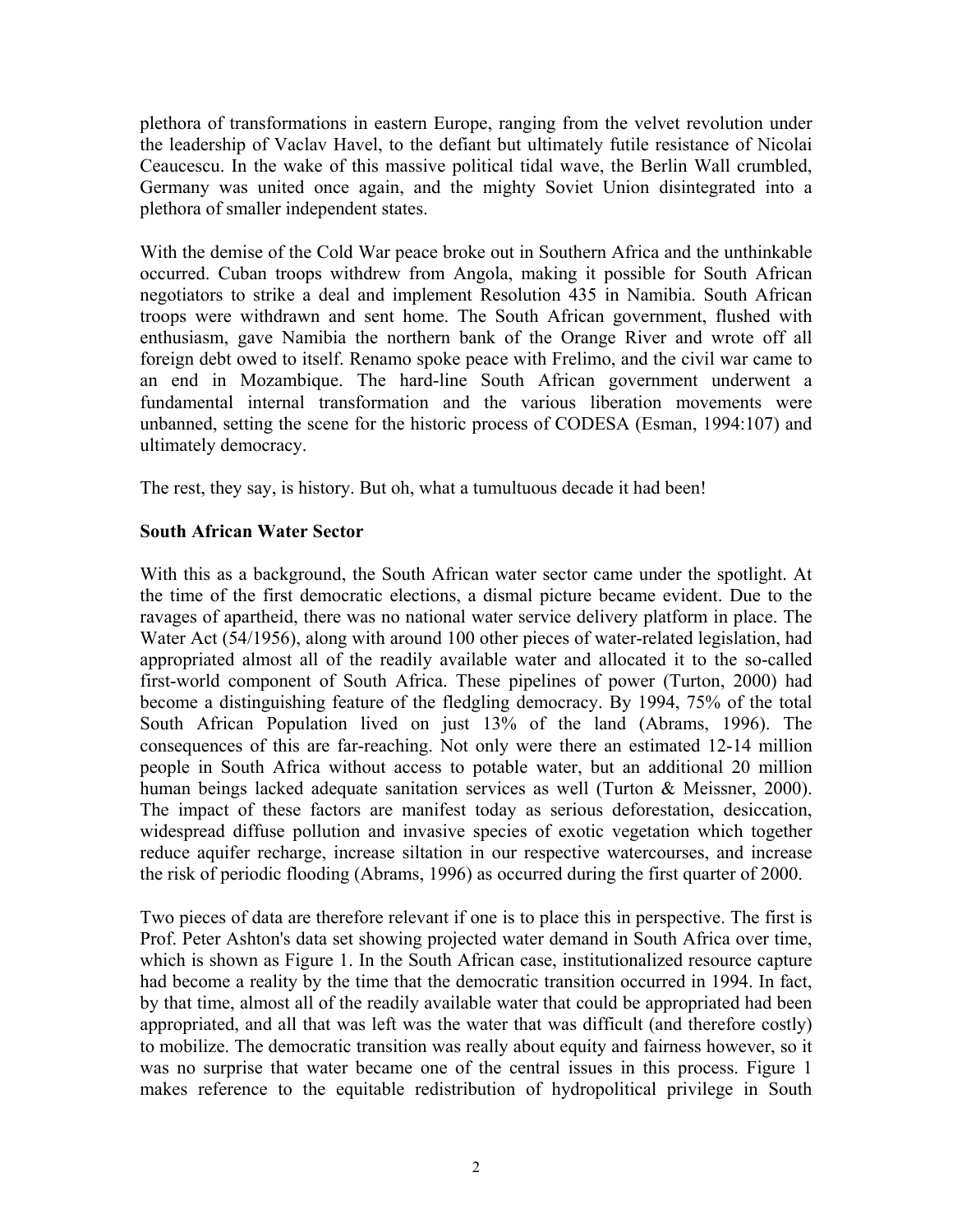African society as a form of counterbalance to the long-term effects of institutionalized resource capture. Equity is a contested issue however, and it is no different in this case. Because it would have been too politically damaging to reduce water allocations to the historically advantaged South Africans, a tacit decision was made to extend that same level of privilege to the historically disadvantaged community. In other words, rather than reduce the slice of the pie that the hydropolitically privileged would enjoy and give that away, the redistributive process seems to have been developed on a rationale akin to making the pie larger instead<sup>i</sup>. This means that the historically privileged will not have to face the consequences of reduced water availability, at least in the short-term. It is an erroneous assumption of course, as water resources are unfortunately finite, and as the data set shows, rapidly approaching the point of full mobilization.



**Figure 1. The water supply dilemma in South Africa (after Ashton, 2000).** 

This is not unique to South Africa however. In this regard Allan (2000) notes that,

"Politicians faced with the challenge of reallocating limited water resources always construct the idea that there is more water than there actually is. This is because it is easier to get people to believe that there is more water than to get them to give up water. The case studies confirming this are numerous in the Middle East North Africa (MENA) region, and now it is manifest in South Africa too. It also has an international dimension when riparians are in contention. Although in the international case the upstream riparian may be tempted to conjure a lower volume for availability in that this means there will be a smaller share allocated downstream".

From this one can deduce that an almost universal element of hydropolitics is the construction of knowledge, particularly regarding numbers or volumes, almost always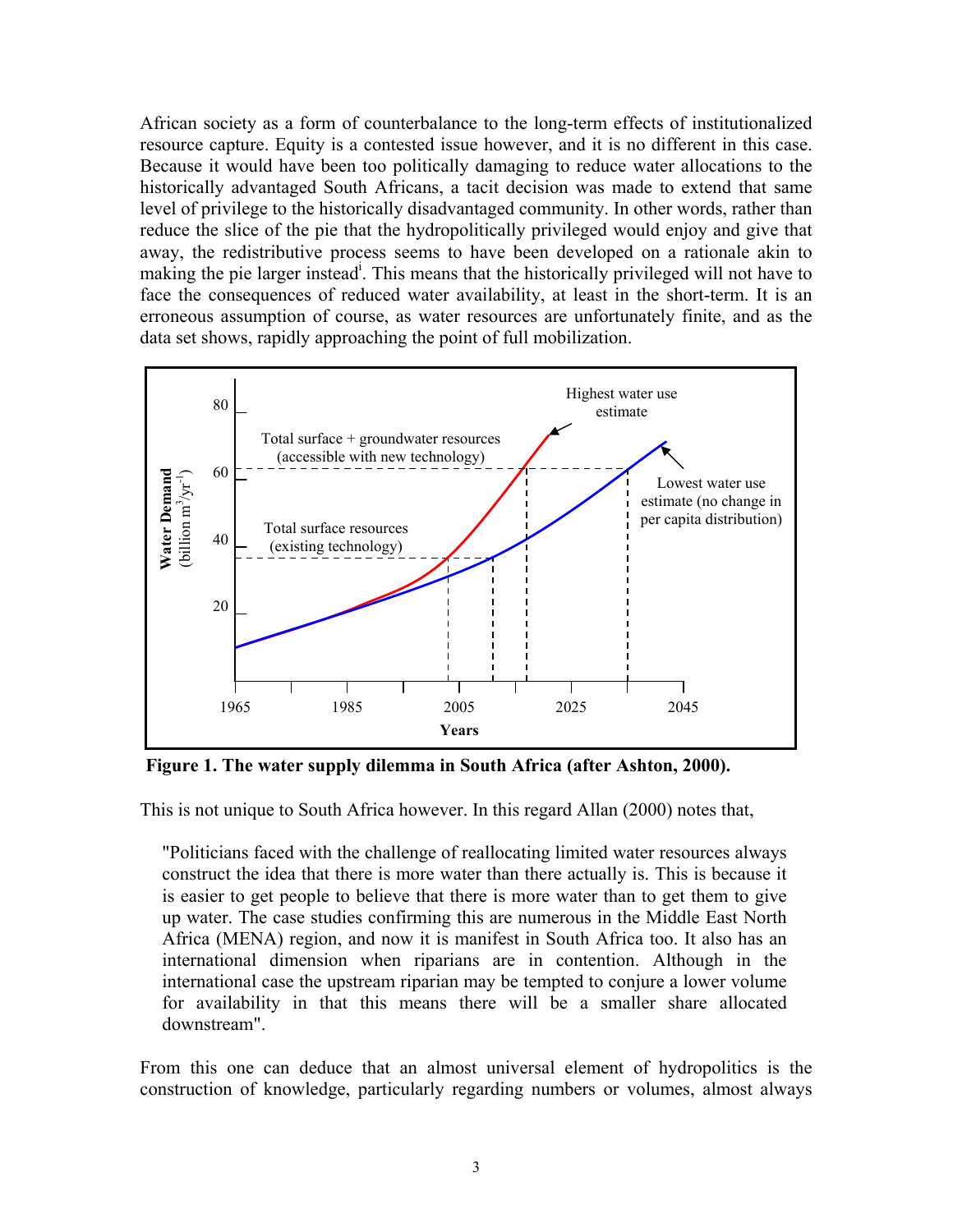leading to the fact that data becomes contested. It therefore becomes illuminating to see what impact this has had on water consumption patterns. Figure 1 shows the rather dramatic effects of this redistribution of hydropolitical privilege in South Africa.

The highest water use estimate is the result of the reversal of Apartheid-induced resource capture. By redistributing the balance of hydropolitical privilege in South African society in a more equitable way, a dramatic increase in water demand is occurring. As such, should the high water use trajectory be maintained, then all surface water resources will be appropriated by around 2003, with the total known surface and groundwater resources being fully harnessed by around  $2017^{\text{ii}}$ . The democratically elected government is thus sitting on the proverbial horns of a dilemma. If government meets public aspirations in the short-term, the risk of environmental collapse is thus a very real one, despite the legal protection of aquatic ecosystems by means of the "Reserve". This is relevant in light of the fact that the highest priority for almost all rural citizens, constituting half of the total population, is water supply and sanitation (Abrams, 1996). If government choose instead to avoid the consequences of environmental collapse, they stand the risk of alienating voter support in the medium-term.

Planning for DWAF that was concluded in 1996/7 supports this rather alarming data set. Figure 2 is a reproduction of one of the possible DWAF scenarios for future South African surface water use in 2030. This planning is currently under consideration with the development of a new National Water Resource Strategy (NWRS) as required by the National Water Act (36/98) (DWAF, 2000), so the official view may change, but it certainly presents a picture worthy of concern nonetheless.

Attention is drawn to the existence of major IBTs in this scenario, the vast majority of which focus on augmenting water supply to the Gauteng area, and from there on to the drier northern reaches of South Africa. The reader should also note that seven of the important hubs, ranging from Cape Town in the South through to Gauteng and Pietersburg in the North, are designated as having future water utilization being beyond locally available supply. This represents a classic example of water scarcity. In fact, the overall situation at the national level is clearly one of water deficit, with sustainability being a key issue. The pie chart corresponding with the Lesotho Highlands and Thukela River Basin is particularly revealing in that virtually all of that water will be transferred outside of those basins. This can be regarded as being a classic case of resource capture. This implies that a very real upper-limit exists in those basins when it comes to using their own water for future economic growth. **The Incomati and Maputo River Basins are also characterized by significant transfers in this scenario, focussing attention on interstate relations between South Africa, Swaziland and Mozambique in future.** The needs of downstream users in Mozambique and Swaziland have also been ignored in these calculations. This suggests the development of what has been defined as a hydropolitical security complex<sup>iii</sup> (Schulz, 1995:97) in Southern Africa, as water allocation in these basins start to reach their sustainable limit. **The legal requirement under the National Water Act (36/98), which prioritizes water designated in terms of international agreements with riparian states above that of domestic**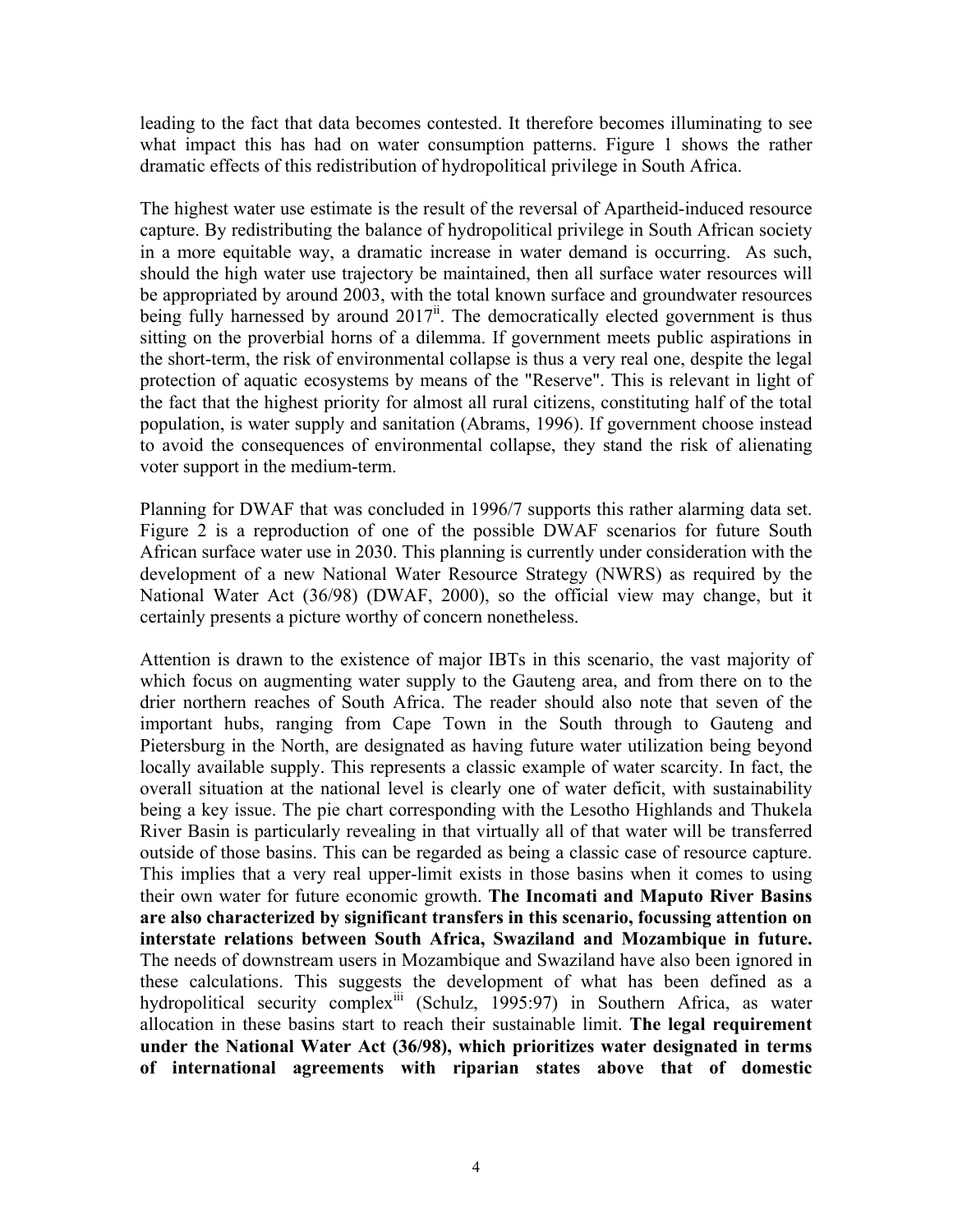**consumption, will be severely tested under these conditions. Institutions and regimes will have to be robust in order to withstand these rigors.** 



**Figure 2. One scenario for the future utilization of surface water resources in South Africa by the year 2030 (Basson** *et al.,* **1997:62). Note the general lack of available water countrywide and the number of hubs where utilized water is in excess of resource availability. Available water in the Incomati Basin is limited and does not take future Mozambican needs into consideration.** 

#### **Shared Rivers Initiative**

It is against the hydropolitical background sketched above that the relevance of the Shared Rivers Initiative on the Incomati River can be evaluated. During the tumultuous political transitions of the 90s, two seemingly unrelated events occurred.

Firstly, in August 1995, SADC Member States signed the **Protocol on Shared Watercourse Systems**, a legally binding document aimed at addressing the equitable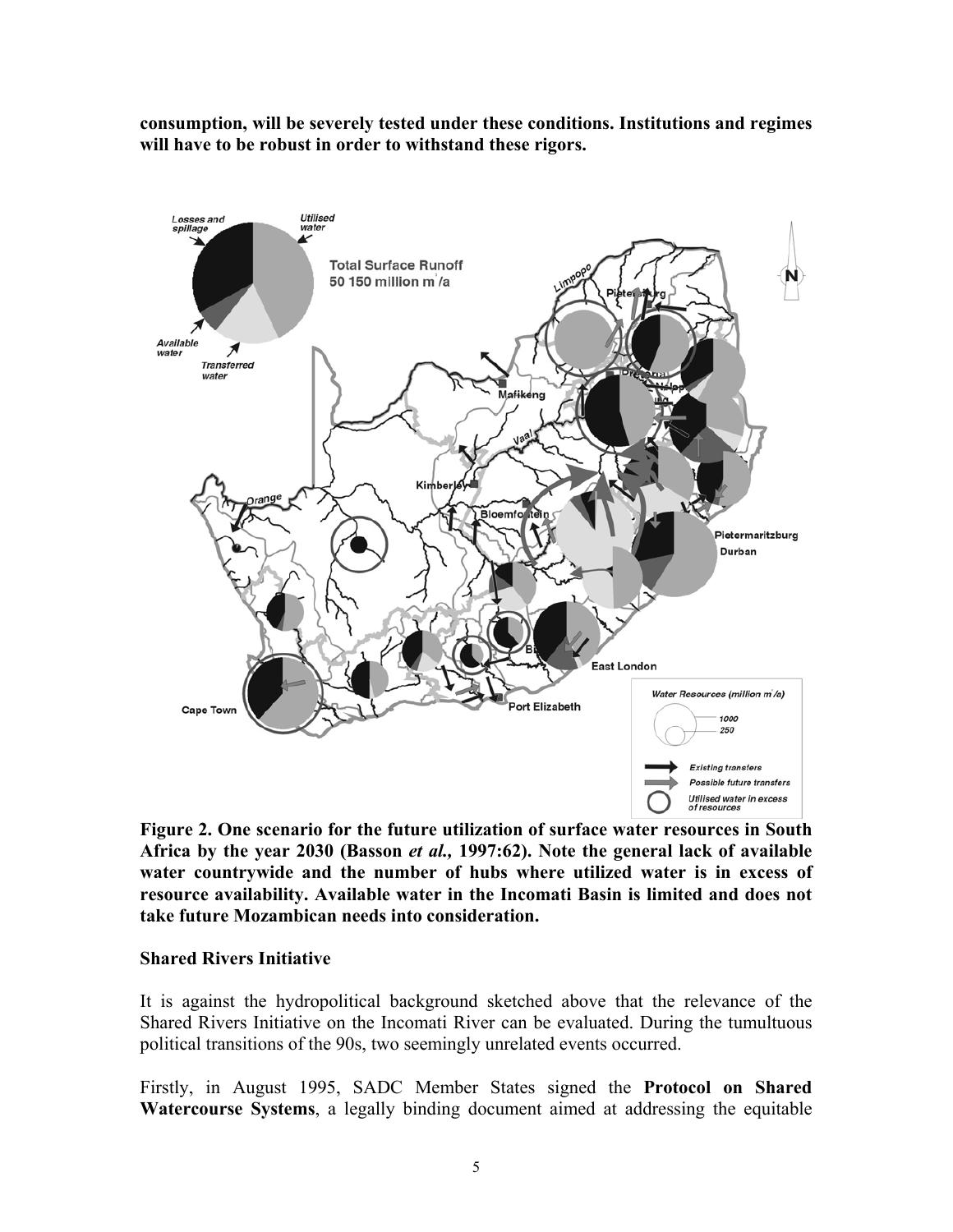sharing of water and ensuring the efficient conservation of water resources in future (Quinn, 2000). This has become the fundamental enabling instrument for all future waterrelated cooperation in Southern Africa.

Article 1, comprising the General Principles includes:

- Undertaking to respect and apply the existing rules of general or customary international law with respect to the utilisation and management of shared watercourse systems.
- Maintaining a proper balance between resource development for a higher standard of living for their peoples and conservation and enhancement of the environment to promote sustainable development.
- **Undertaking to pursue and establish close cooperation with regard to the study and execution of all projects likely to have an effect on shared watercourses.**
- **Commitment to the exchange of available information and data regarding the hydrological, hydrogeological, water quality, meteorological and ecological condition of shared systems.**
- Utilisation of shared watercourses in an equitable manner, with a view to obtaining optimum utilisation, taking into account;
	- geographical, hydrographical, hydrological, climatic and other natural factors.
	- social and economic needs of member States.
	- effects of use in one State on another watercourse State.
	- existing and potential uses of the shared watercourse system.
	- guidelines and agreed standards to be adopted.
- All uses other than domestic, including waste discharge to be permitted by the respective State concerned, and will only be granted in the absence of detrimental effects.
- Notification of other potentially affected States in the event of an emergency.
- Prevention of the introduction of alien aquatic species.
- Maintenance of watercourses, installations and facilities to prevent pollution or degradation.
- **Shared watercourse systems only to be used for peaceful purposes.**

Article 2 provides for the establishment of **river basin management institutions**, including a monitoring unit based at the SADC Environment and Land Management Sector (ELMS), **River Basin Commissions** between basin States, as well as river authorities or boards in respect of each drainage basin.

Article 3 specifies the objectives of river basin management institutions that include; monitoring, **promotion of equitable utilisation and the formulation of strategies for the development of shared watercourse systems**. Functions of river basin management include; the harmonisation of national water resources policies and legislation, compliance monitoring, research, information and data handling. Specific functions in respect of water control and utilisation include regulation of flow and drainage, implementation of flood and drought mitigation measures, prevention of soil erosion and sedimentation and the monitoring of the establishment and generation of hydropower.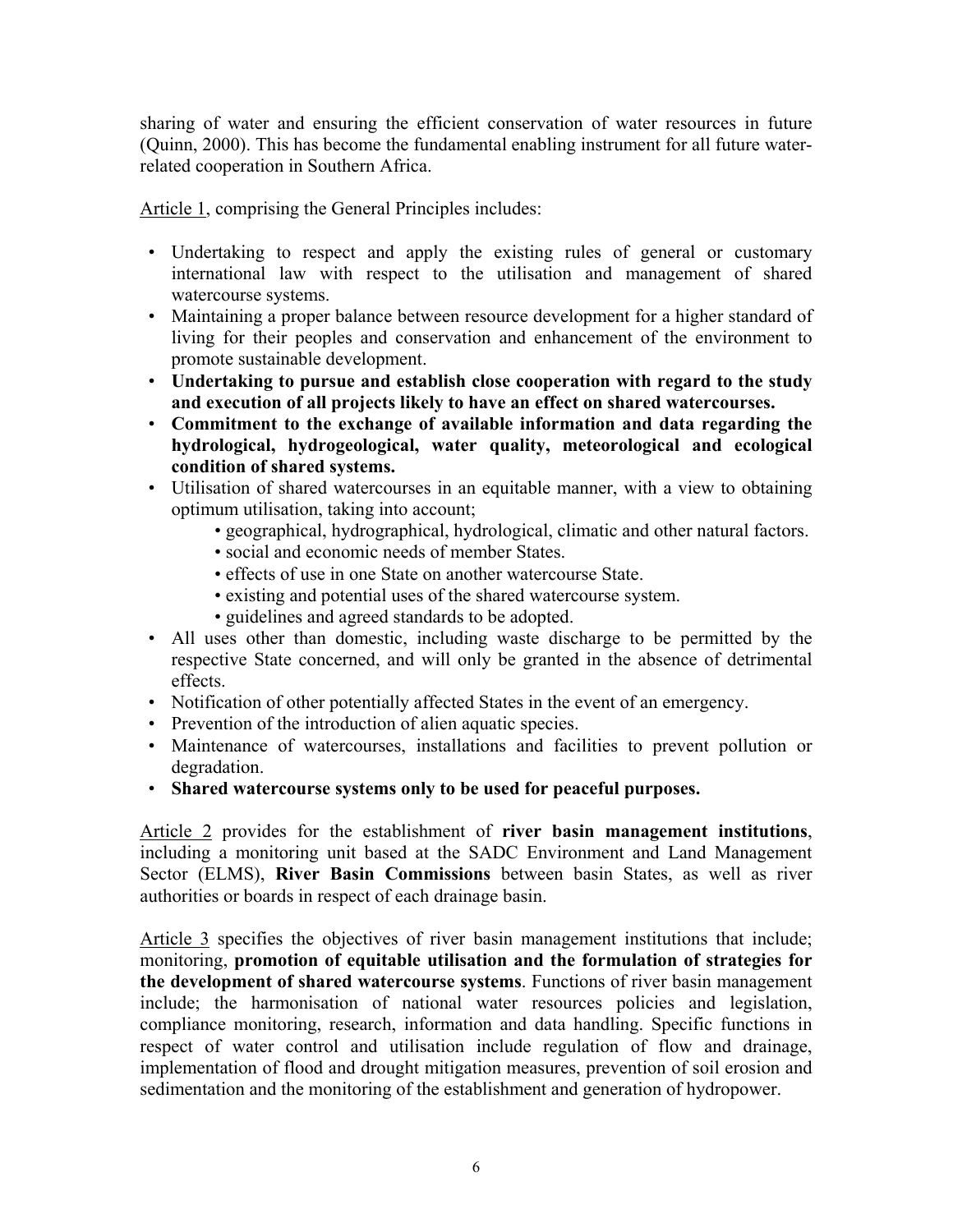Article 4 also specifies measures aimed at environmental protection, including:

- Promoting measures for the protection of the environment and all forms of environmental degradation arising from utilisation of the resources of shared watercourse systems.
- Establishing a list of substances, which must be prevented from entering watercourses.
- **Promoting environmental impact assessments of development projects within shared watercourse systems.**
- Monitoring effects of navigational activities on water quality and the environment.

A final aspect of Article 4 focuses on the promotion of a hydrometeorological monitoring programme in consultation with all other SADC sectors.

Secondly, the **Kruger National Park Rivers Research Programme (KNPRRP)** started to yield high quality scientific data and the fruits of cooperative multidisciplinary research became abundantly clear. This had a direct impact on decision-making processes, which in turn started to impact on issues related to ecological and political sustainability. The KNPRRP had shown that multidisciplinary research work was possible (and in fact extremely valuable for decision-making purposes), and that the river basin was the natural unit of study (in keeping with emerging international opinion on the subject). The problem was that the Kruger Park lies in the middle of a basin, being neither at the headwaters nor at the estuary, but this could not be overcome because of the very real national border that prevented the work from being cascaded further downstream into Mozambique.

It was at this time that **the Swedish International Development Agency (SIDA) came into the picture**. SIDA seemed to be impressed with the quality of research that was coming from the KNPRRP, and in joint consultation with the main drivers of that programme, decided to fund a basin-wide project. This was entirely in keeping with the SADC Water Protocol, and it seemed that the political timing was impeccably correct too! **This turning-point decision saw the Shared Rivers Initiative on the Incomati River being born.** The basic idea was that scientists should work across disciplines and across political borders by focusing on shared problems. The following guiding philosophy was developed in one of the workshops:

- To use water as a mechanism for peace, equity and cooperation between the three riparian countries. In this regard a fundamental shift started to take place from a rightsbased approach (based on the now outdated notion of absolute territorial sovereignty) towards a needs-based approach (based on the emerging co-governance model).
- The focus will be on international river basins guided by the SADC Protocol on Shared Watercourse Systems and other developments in the international water sector regarding entire catchments as being a unit of management and analysis.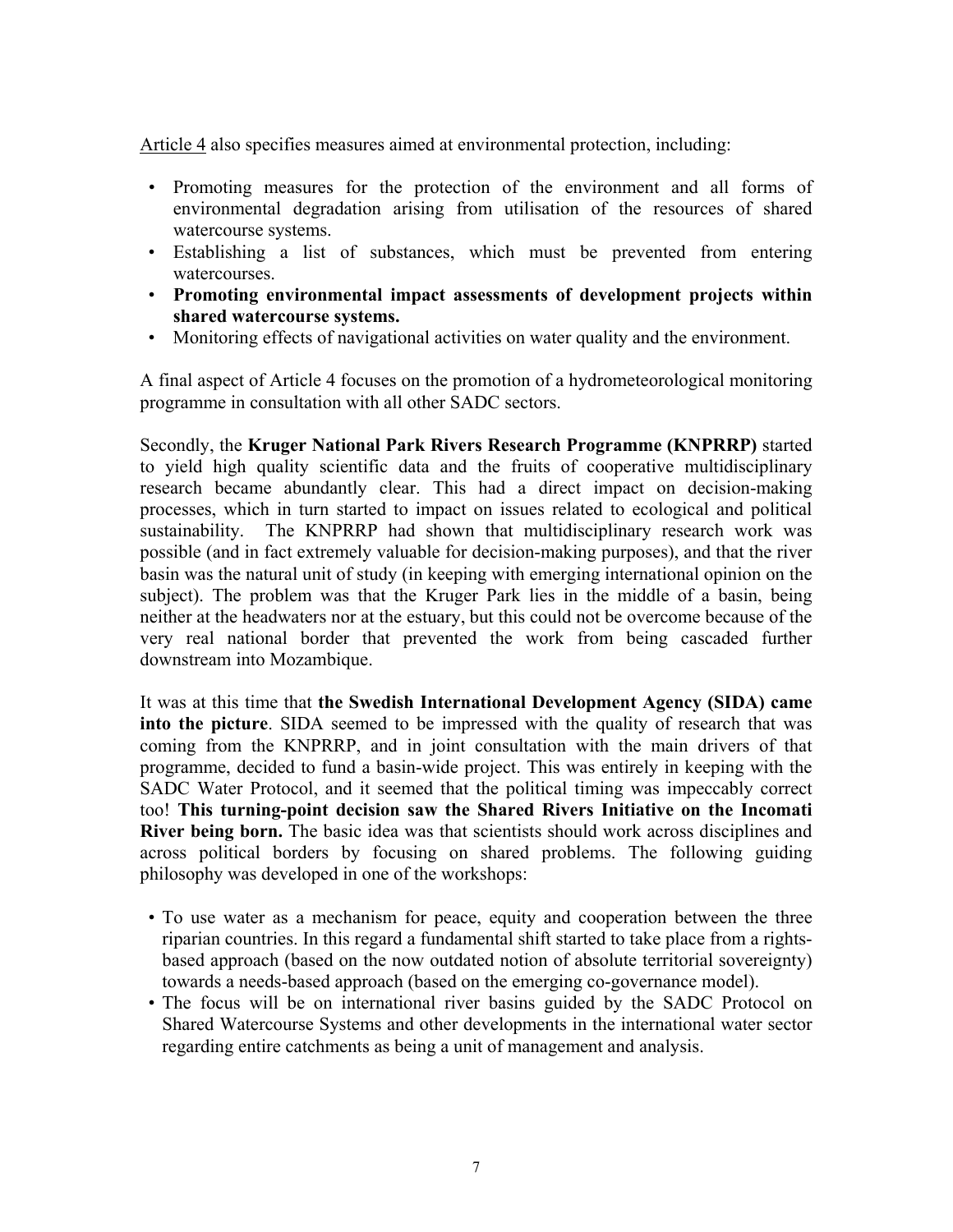- Participation, capacity building and training are recognized as being key issues. Specific to this is the feminization of water because it is seen as being the key to longterm sustainability.
- Equity is a key issue, with a number of relevant aspects such as inter-generational equity, inter-gender equity, institutional equity, interdisciplinary equity, inter-sectoral equity and international equity becoming manifest in the process of scientific exploration.
- Central to the overall process is the need to redefine the role of existing institutions within the context of a rapidly changing socioeconomic environment, impacted on in turn by both sub-national and international water sector dynamics.
- Existing trade patterns reinforce existing structures, and have been their original *raison d'être*. For this reason an understanding needs to be obtained of these dynamics before inequity can be effectively addressed<sup>iv</sup>.

The Shared Rivers Initiative (SRI) was structurally broken down into the following functional Task Teams:

- Core Team responsible for the overall management of the project.
- River Health Task Team responsible for gathering data from all reaches of the river and collating their findings on the overall health of the system in the form of a baseline study.
- Socio-Economic Task Team responsible for a baseline study of the population dynamics and in particular, how individuals value water in different reaches of the river. Swaziland headed this Task Team.
- Decision Support Task Team responsible for database development in order that the ten major dams and more than 300 smaller dams can be integrated into an overall management model capable of functioning across international borders within the new institutions that may emerge.
- Institutional Support Task Team responsible for developing an understanding of the frameworks and protocols that can be used for cooperation in and between the three riparian countries in order to guide future institutional development processes. Mozambique headed this Task Team.

### **Achievements to Date**

The Shared Rivers Initiative on the Incomati has been functioning for just over a year (although planning has existed for much longer), so the developments have been rapid. In order to make a meaningful analysis of the achievements to date, two conceptual differences need to be established in the mind of the reader. Firstly, we need to distinguish process as an end in itself. Secondly, we need to distinguish product as an output of a series of processes.

Regarding process, the following is relevant:

• The fact that scientists were chosen is significant, because they were relatively free from political baggage that could have hampered the project. In other words,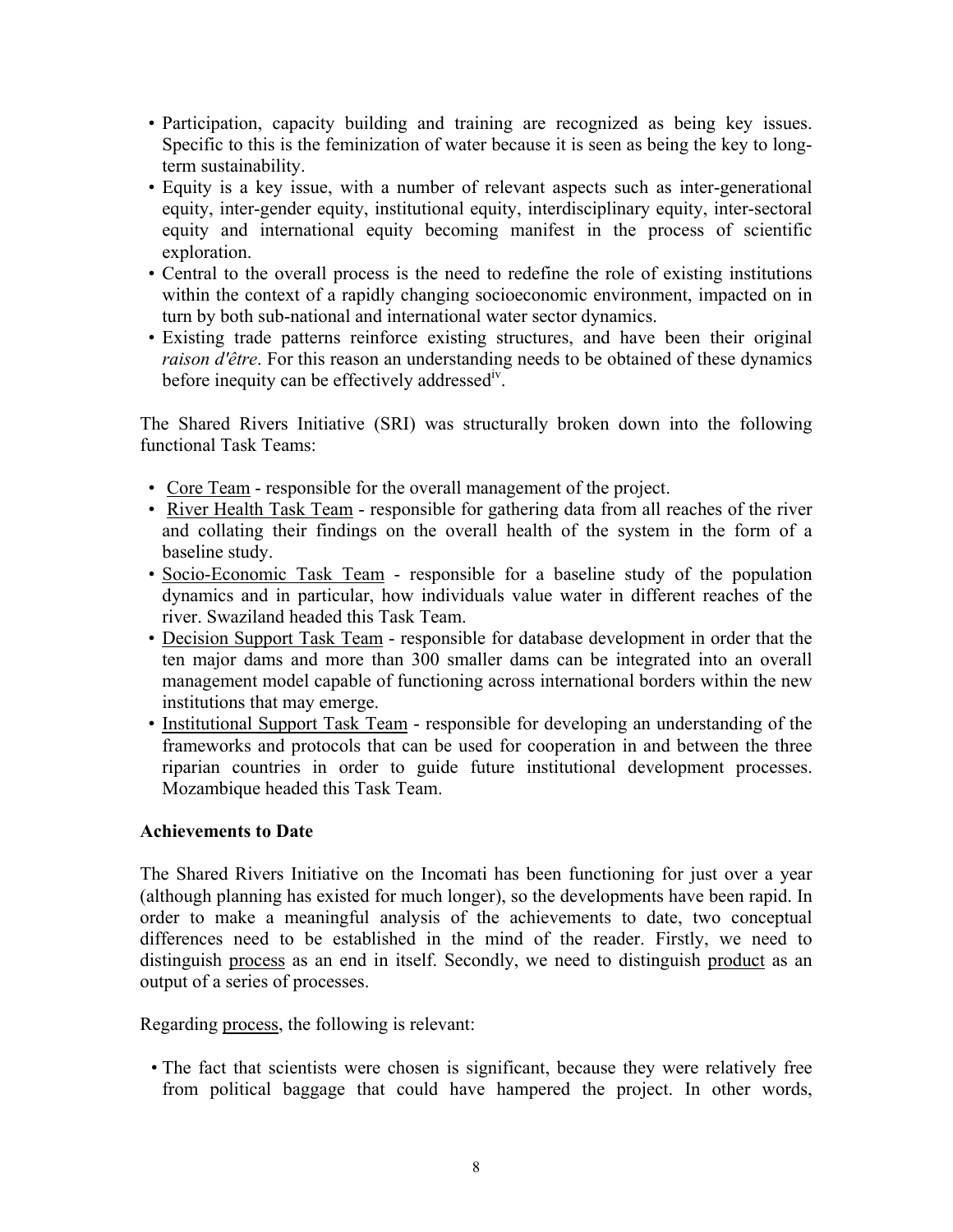government functionaries were not directly involved as Task Team members, but a close liaison was maintained between the respective bureaucracies and the project.

- The fact that a multidisciplinary approach was chosen is significant, because for the first time scientists from disciplines other than the mainstream of the natural sciences could become involved. This broadened the context of the research and enriched the overall findings.
- The fact that all three riparian countries had an equal footing meant that the playing field was truly leveled. Each participating country led at least one Task Team, and at all times the Task Team composition was balanced with equal numbers of scientists from the respective riparian countries.
- The fact that a third party was driving the process meant that political suspicions were effectively neutralized. This is one of the major causes of success in keeping with hydropolitical experiences elsewhere in the world.
- **The overall process of harmoniously working together as equals and building bridges simultaneously is probably the greatest achievement to date**.

Regarding product, the following is relevant:

- Scientists from all three riparian countries could get a closer view of what conditions are within various reaches of the Incomati River. This has served to sensitize upstream users about downstream impacts and vice versa. This is significant in its own right.
- A series of baseline studies have been performed, some of which are relatively unique. This will guide future programs.
- **A coherent research agenda has been established for the future.** This agenda is not driven by any one country, and may even be different from a given national research agenda. The fact that the new research agenda is basin-wide in orientation gives it a legitimacy and credibility over national-level research frameworks and enables the latter to be streamlined. This is a significant achievement in the relatively short time frame used.
- A standard has been set between participating institutions with respect to quality of report writing. This is a major achievement in terms of capacity building.
- **A network of scientists has been established, with many of them meeting for the first time in this specific project.** This network of professional contact allows the exchange of personnel and a transfer of skills to occur in a sustainable way. An example is the invitation by Eduardo Mondlane University to Prof. Peter Ashton of the CSIR/UP Alliance to spend some time training local Mozambicans in water sampling techniques.
- Research reports have been written in various languages, and in some cases, reports ha[v](#page-11-4)e been generated in Portuguese for the first time<sup>y</sup>. This in turn has established the nucleus for future literature that is highly specific to the Incomati River Basin, and therefore relevant to decision-making on the ground.

### **Where to From Here**

The successes of the Shared Rivers Initiative on the Incomati have taught us a number of lessons. Not least of these is the value of cooperation across disciplines, language divides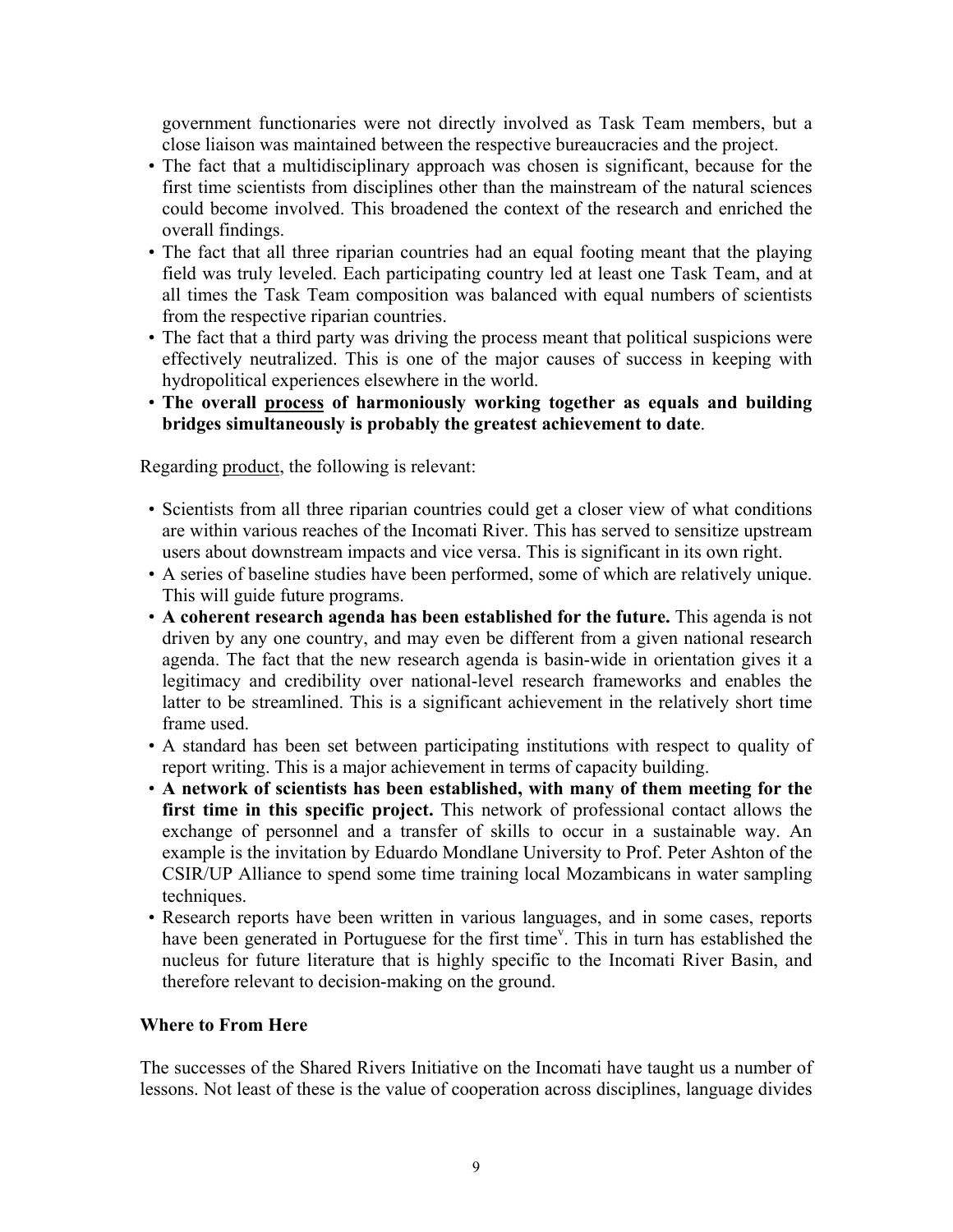and ecologically artificial but politically real national borders. From here on, the research within the Incomati River Basin can be more focussed, with the emphasis on generating legitimate data that is transparent and therefore politically acceptable. If the process is given the necessary support from decision-makers, third-party donor agencies and national governments, then the project will go from strength to strength. **This can truly become an indicator of the value of beating swords into ploughshares, and as such is an excellent example of the African Renaissance at work.** Given the fact that around 70% of SADC lies in shared river basins, the lessons that are being learned from the Shared Rivers Initiative on the Incomati can be applied to other more complex basins in the region, with a greater chance of success. In this case, African solutions are being developed for African problems, thereby greatly enhancing their chances of long-term success.

#### **Acknowledgements**

The authors wish to acknowledge SIDA for their valuable support in bringing this project together. They would also like to formally acknowledge GLOBE for their leading role in disseminating ideas and information to decision-makers. Finally, the nameless and faceless participants in the various Task Teams of the Shared Rivers Initiative on the Incomati are recognized in this report. It is as a result of their integrity and professionalism that the success has been possible. The authors alone take responsibility for this paper however and opinions expressed herein are theirs alone.

#### **Bibliography**

**Abrams, L.J.** 1996. *Water Policy Development in South Africa*. Paper written for the Cranfield International Water Policy Conference, Cranfield University, Bedford, UK. Available from Website [http://www.africanwater.org](http://www.africanwater.org/)

**Allan, J.A.** 2000. Personal communication with the authors.

**Ashton, P.** 2000*. Integrated Catchment Management: Balancing Resource Utilization and Conservation.* AWIRU Occasional Paper No. 5. African Water Issues Research Unit, Pretoria University. Available from Website <http://www.up.ac.za/academic/libarts/polsci/awiru>

**Basson, M.S., van Niekerk, P.H. & van Rooyen, J.A.** 1997*. Overview of Water Resources Availability and Utilization in South Africa.* Pretoria: Department of Water Affairs and Forestry.

**DWAF.** 2000. *Terms of Reference for the Development of Water Resource Reconciliation Scenarios for the National Water Resource Strategy*. Pretoria: DWAF

**Esman, M.J.** 1994. *Ethnic Politics.* Ithaca & London: Cornell University Press

**National Water Act**. 1998. Act 36 of 1998. Pretoria: Government Gazette.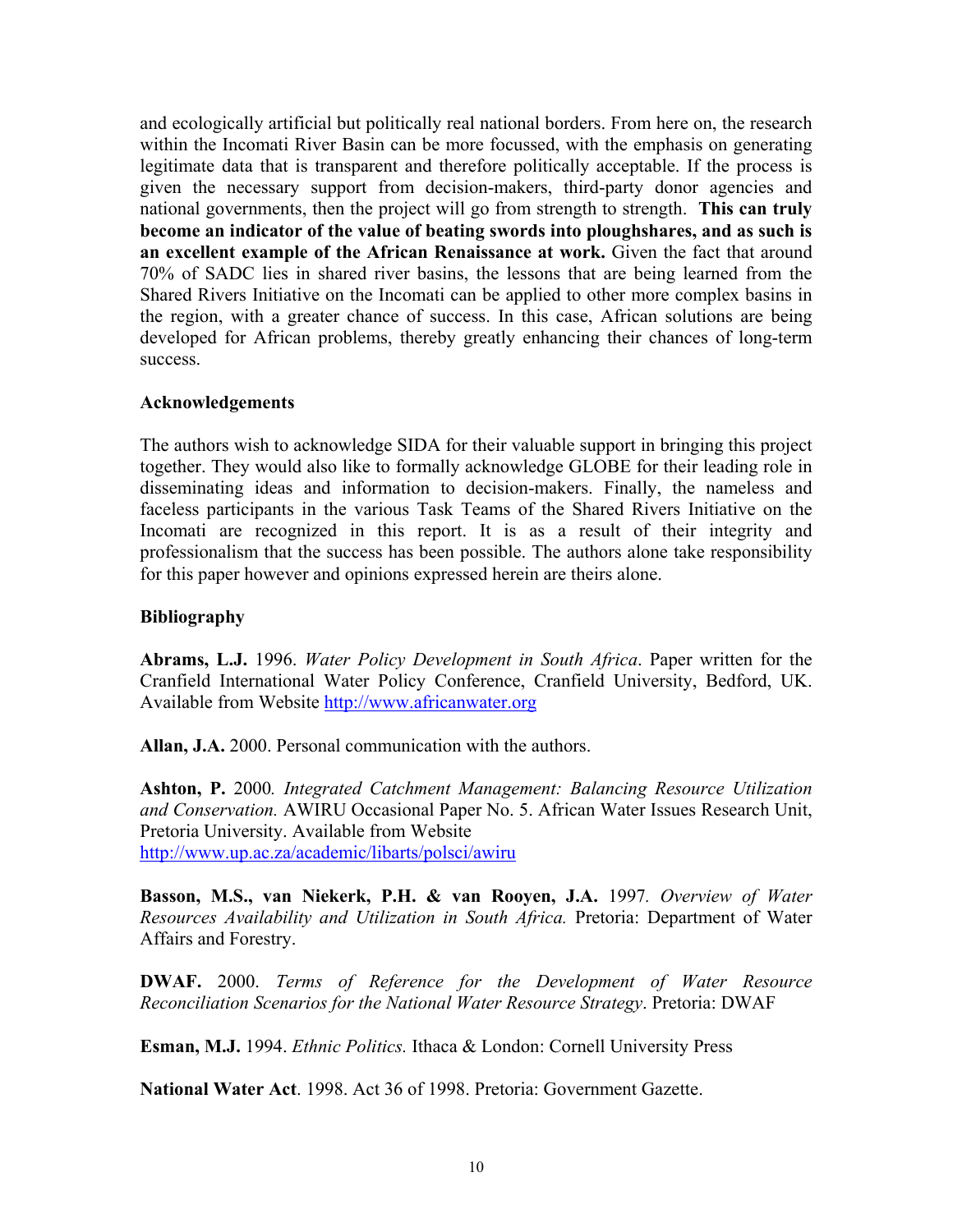**Rowlston, W.** 2000. Personal written communication with the authors during May 2000.

**Schulz, M.** 1995. Turkey, Syria and Iraq: A Hydropolitical Security Complex, in **Ohlsson, L.** (Ed.) *Hydropolitics: Conflicts over Water as a Development Constraint*. London: Zed Books

**Turton, A.R.** 2000. Precipitation, People, Pipelines and Power: Towards a 'Virtual Water' Based Political Ecology Discourse, in **Stott, P. & Sullivan, S.** (Eds.) *Political Ecology: Science, Myth and Power.* London: Edward Arnold

**Turton, A.R. & Meissner, R.** 2000. *The Hydrosocial Contract and its Manifestation in Society: A South African Case Study*. Forthcoming chapter in a book as yet untitled. Available in draft form from Website <http://www.up.ac.za/academic/libarts/polsci/awiru>

**Turton, A.R., Moodley, S., Goldblatt, M. & Meissner, R.** 2000. *An Analysis of the Role of Virtual Water in Southern Africa in Meeting Water Scarcity: An Applied Research and Capacity Building Project.* Johannesburg: Group for Environmental Monitoring (GEM)

**Quinn, N.** 2000. *Transboundary Water Resources: From Sovereignty to Co-Governance*. Centre for Environment & Development, University of Natal, Pietermaritzburg

 $\overline{\phantom{a}}$ 

<sup>&</sup>lt;sup>i</sup> The decision to allow existing lawful use to continue *pro tem* was a tacit acknowledgement that DWAF simply did not have the capacity to address all existing uses at once. In the longer-term, there will be a need to reduce existing allocations, on a priority basis, under the loose banner of water stress. There are sufficient mechanisms in the National Water Act to do this. In the long-term, the intention is to make the pie bigger by means of WDM, so these measures should be seen as being short-term strategies only (Rowlston, 2000).

 $\hat{I}$ <sup>i</sup> As with most hydropolitical issues, these data are contested. The heavy rains that fell over the entire Southern African region during the first quarter of 2000 have probably also served to stave off the inevitable for a bit longer, because they filled most large storage dams and recharged groundwater aquifers significantly. The dates should not be seen as absolutes, but can best be regarded as being one possible scenario.

iii A hydropolitical security complex is defined as including those states that are geographically part 'owners' and technically 'users' of shared rivers, and as a consequence, they all consider the rivers as a major national security issue (Schulz, 1995:97). This happens under conditions of water deficit at the level of the international river basin. This condition of water deficit already exists in the Incomati, Limpopo and Maputo River Basins, and is rapidly approaching in the Orange River Basin.

<sup>&</sup>lt;sup>iv</sup> In this regard, attention is drawn to the recently completed IUCN-funded study on Virtual Water in Southern Africa (Turton *et al.*, 2000) as an example of additional research.

Refer to the relevant document on the African Water Issues Research Unit's Website <http://www.up.ac.za/academic/libarts/polsci/awiru>